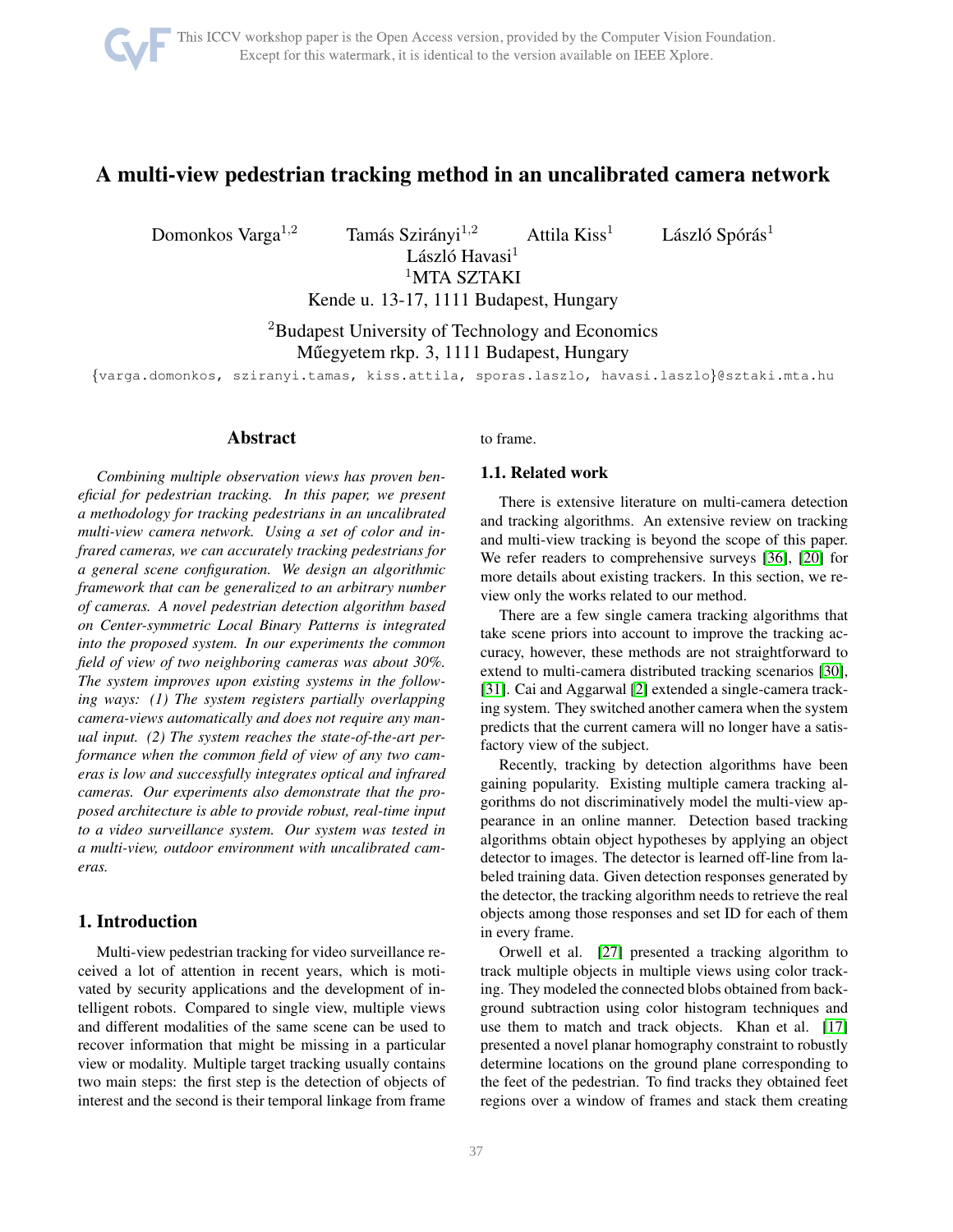a space time volume. Fernández-Caballero et al. [\[9\]](#page-7-6) presented a thermal-infrared pedestrian detection system under different outdoor environmental conditions. It was introduced an algorithm for pedestrian ROI extraction in infrared video based on both thermal and motion information. Chrysostomou et al. [\[3\]](#page-6-1) proposed a multi-view optimisation process to get the best geometric condition for surveillance. [\[12\]](#page-7-7) is based on the detected pedestrian to build a grouping model for crowd analysis.

Utasi et al. [\[34\]](#page-7-8) developed a probabilistic approach on multiple calibrated camera views. The presence of people in the scene are approximated by a population of cylinder objects in the 3D world coordinate system, which is a realization of a Marked Point Process. The observation model is obtained from the projection of the pixels of the motion masks in the different camera frames to the ground plane and to other parallel planes with different height. Kiss et al. [\[18\]](#page-7-9) developed a real-time pedestrian tracking based on leg detection for cases of different ground-plane height. First, the foreground mask is filtered in order to find pixels relevant to detecting position of people. Then spatially coherent pixels are collected to form one primitive from them. The authors filtered pixels possibly corresponding to feet, which are called candidate pixels. These pixels are covered with ellipses, these can be back-projected to cones in scene space.

# 1.2. Contributions

The major contributions of this paper are listed as follows:

- 1. The paper presents a new methodology for tracking pedestrians in a multi-camera network. In this network, the Fields of View (FOV) of two arbitrary cameras is not greater than 30 %.
- 2. The present work do not consider any predefined geometrical constraints nor object or scale pre-definitions for calculating inter-camera transformation. The method is based on co-motion statistical analysis [\[33\]](#page-7-10) for different modalities (infra and other cameras) what looks like an efficient solution for views having no any identical image-features.
- 3. We present our novel pedestrian detector based on Multi-scale Center-symmetric Local Binary Pattern. A new feature extraction pipeline is introduced which mainly captures contour information.
- 4. Based on registering the results of different pedestrian detectors, we present a new multi-view tracking algorithm using König's theorem and the Hungarian method.

### 2. The overview of our system

The overview of our system is presented in Figure [1.](#page-1-0) The Video/camera module obtaines the frames of the cameras, corrects the distortions, and provides the synchronized frames for the whole system. Using these frames, the Pedestrian detection module provides the coordinates of the pedestrians bounding box in each frame. The Trajectory module consists of two parts. The first part requires the synchronized camera frames for the image registration. The second part supplies the trajectories of the pedestrians. In the rest of this chapter we describe the algorithms which work in the individual modules.



<span id="page-1-0"></span>Figure 1. The overview of the proposed system.

### 2.1. Registration

The camera distortions is an important error source in such systems where we want to correspond accurately the images of many cameras. In our case it is essential to solve this problem in the registration, in the detection and in the tracking too. Lens distortion is a complex field, and a lot of approaches have been developed to address this problem [\[13\]](#page-7-11), [\[35\]](#page-7-12), [\[1\]](#page-6-2).

After correcting the lens distortion the matching is achieved by calculation of co-motion statistics. The robust algorithm we describe in this subsection finds point correspondences in two images without searching for any structures and without the need for tracking continuous motion. In our experiments the common field of view of two neighboring cameras was about 30%. The detailed description of the algorithm can be found in the work of Szlávik, Havasi,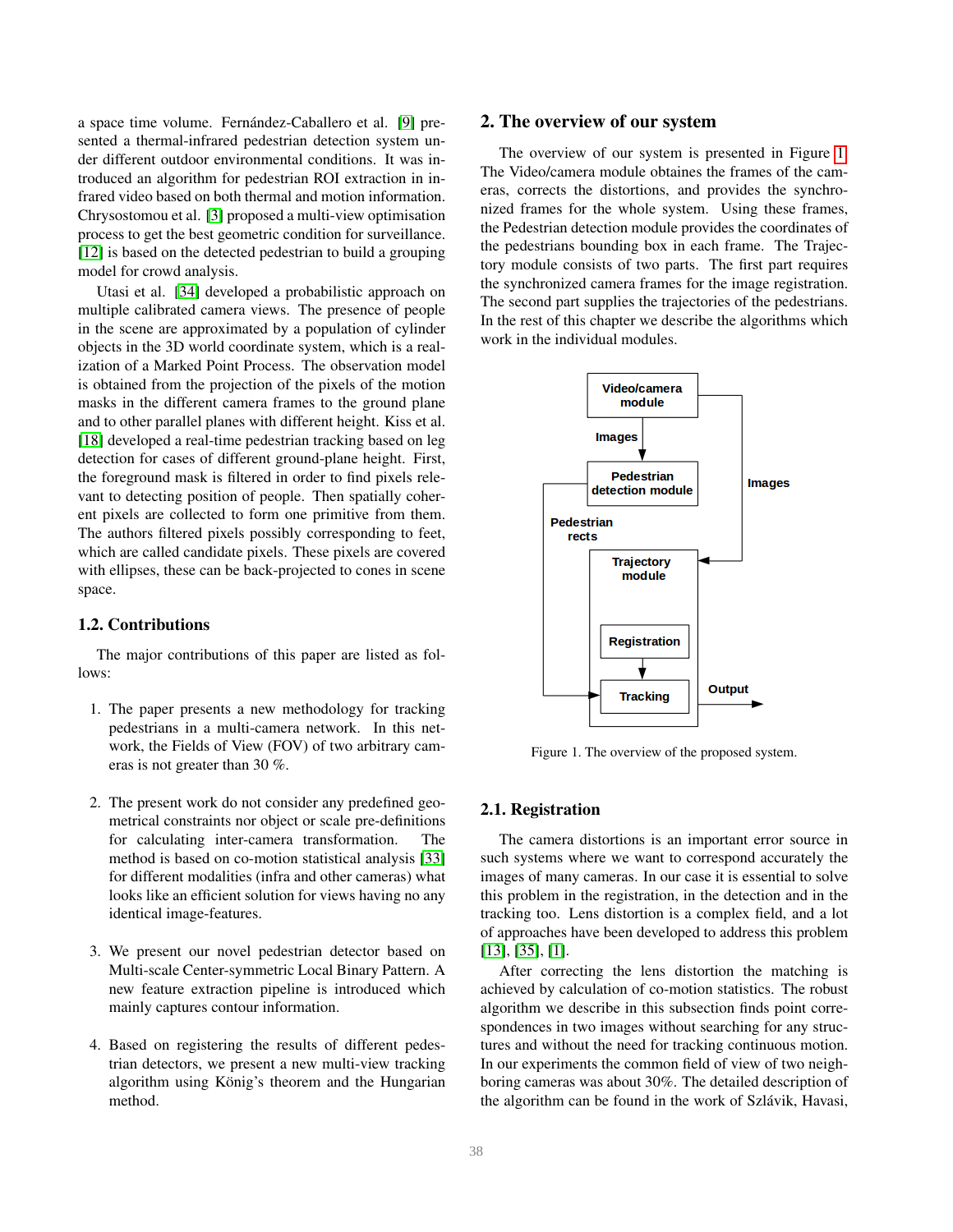and Szirányi [\[33\]](#page-7-10). Here we outline only the main steps of the algorithm:

1. Detecting motion: record the point coordinates where motion is detected. The motion blobs are extracted by using running-average background subtraction with large  $\beta$ , deleting the irrelevant parts by using the previous image  $I_{k-1}$  as a reference:

$$
I_k(x, y) = \beta I_k(x, y) - (1 - \beta)I_{k-1}(x, y), 0 < \beta < 1. \tag{1}
$$

- 2. Updating local and remote statistical maps. In order to find correspondences between two images, we analyze the dynamics of the scene by co-motion (concurrent motion) statistics. For each pixel of the two images, a local statistical map and a remote statistical map are generated.
- 3. Extracting candidate point-pairs from the statistical maps. Then it can be considered as a transition matrix of an ergodic regular Markov chain with states [\[33\]](#page-7-10). According to the Frobenius-Perron theorem [\[32\]](#page-7-13), such a Markov chain has a unique stationary distribution.
- 4. Rejecting points that are not relevant because they lie outside the common field-of-view. Point-pairs, in which both of points are from the overlapping views are assumed to be the inliers while any other pointpairs are the outliers. To perform it, Bayes-decision algorithm was implemented.
- 5. Fine-tuning point correspondences by minimizing the reprojection error between the candidate point-pairs. An iterative technique is used to refine the point placements based on Levenberg-Marquardt iteration.
- 6. Aligning the images from the separate cameras.

Using the cited [\[32\]](#page-7-13), [\[33\]](#page-7-10) algorithms we are able to determine if two cameras have common area of interest. With the help of co-motion statistics we can determine the plane of the ground. In the calculation we assume that the ground is approximately flat. Under these conditions and knowing the location of the ground, ground-homography can be calculated between any two cameras that have a flat common area of interest on the ground.

If we imagine the camera network as a graph, a vertex represents a camera, and there is a link between two vertices, if ground-homography exists between the two cameras represented by the vertices. We select a camera or vertex randomly - called reference camera or reference vertex. We determine the spanning tree of the graph. With the help of the spanning tree we can calculate the pathes to the reference vertex from all the other vertices. A path gives us the product of the ground-homographies that is necessary to obtain the view in the reference camera.

#### 2.2. Pedestrian detection

Our pedestrian detection system scan the video frames all relevant positions and scales to detect a pedestrian. A feature component encodes the visual appearance of the pedestrian, while the classifier component determines for each sliding window independently whether it contains a pedestrian or not (Figure [2\)](#page-2-0).



<span id="page-2-0"></span>Figure 2. Architecture of the pedestrian detection module.

To train our system, we gathered a set of 13,500 greyscale sample images of pedestrians as positive training examples, together with their left-right reflections. The positive examples have been aligned and scaled to the dimensions  $128 \times 64$ . The images of the pedestrians were taken from public pedestrian datasets [\[16\]](#page-7-14), [\[6\]](#page-6-3) and from our surveillance and traffic videos. We made a database of negative samples too, which consists of 16,000 non-pedestrian images. In order to improve the performance we put 7,000 vertical structures like poles, trees or street signs to the negative samples. The vertical structures are common false positive detections in pedestrian detection.

Feature is the key in pedestrian detection and other pattern recognition problems. A good feature is able to obtain discriminative information between the pedestrian class and others, and it is stable with respect to intra-class variances. Our goal was to develop a feature that is discriminative enough both for RGB images and thermal images because our test environment integrates optical and infrared cameras. We describe the feature extraction method in the followings.

# 2.2.1 Multi-scale Center-symmetric Local Binary Pattern Operator

Local Binary Pattern (LBP) is a simple, but very efficient texture operator which labels the pixels of an image by thresholding the neighborhood of each pixel and considers the result as a binary number [\[29\]](#page-7-15). The original LBP operator labels the pixels of an image by thresholding the 3-by-3 neighborhood of each pixel with central pixel value and the result is taken as a binary number. A histogram of the la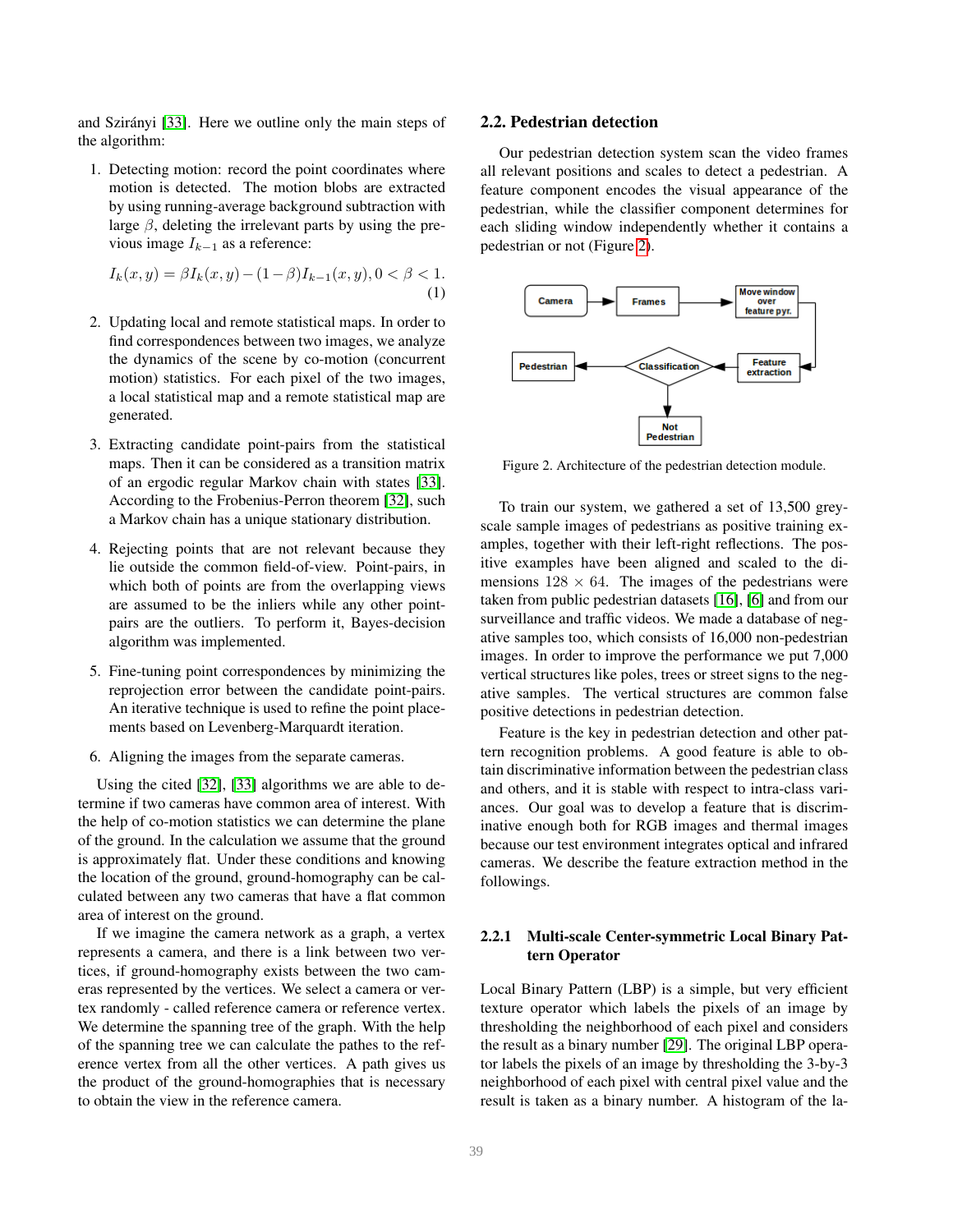beled image  $f_l(x, y)$  can be calculated:

$$
H_i = \sum_{x,y} I\{f_l(x,y) = i\}, \ i = 0, ..., n-1, \qquad (2)
$$

where  $n$  is the number of different labels and

$$
I{A} = \begin{cases} 1 & \text{if A is true} \\ 0 & \text{if A is false.} \end{cases}
$$
 (3)

The LBP operator was later extended to many other variations. In this paper we are interested in the so-called Center-symmetric Local Binary Pattern (CS-LBP) [\[14\]](#page-7-16). In CS-LBP, pixel values are not compared to the center pixel but to the opposing pixel symmetrically with respect to the center pixel. We can see that for 8 neighbors, LBP produces 2 <sup>8</sup> different binary patterns, whereas for CS-LBP this number is only  $2^4$ .

The idea of Multi-scale Center-symmetric Local Binary Pattern is based on the simple principle of varying the radius  $R$  of the CS-LBP label and combining the resulting histograms. Developing the idea of [\[14\]](#page-7-16), the neighborhood is described with two parameters  $P, R = \{R_1, R_2, ..., R_{n_R}\},\$ where  $n_R$  is the number of radii utilized in the process of calculation. Each pixel in Multi-scale CS-LBP image is described with  $n_R$  values. The multi-scale CS-LBP histogram for different values of  $R = \{R_1, R_2, ..., R_{n_R}\}\)$  can be determined by summing  $H^{(1)}$ ,  $H^{(2)}$ , ...,  $H^{(n_R)}$  vectors:

$$
H = \sum_{i=1}^{n_R} H^{(i)}.
$$
 (4)

### 2.2.2 Feature extraction

In this paragraph, we introduce the implementation details of the feature extraction. We believe that contour is the most useful information for pedestrian detection, and our feature extraction method mainly captures the contour. The key steps of feature extraction are as follows. All the listed steps resulted in significant improvement in the classification performance.

- 1. We normalize the gray-level of the input image to reduce the illumination variance in different images. After the gray-level normalization, all input images have gray-level ranging from 0 to 1.
- 2. We obtain 4 layers of the input image in the following way: first, we compute the gradient magnitude of each pixel of the input gray-scale image (detection window), then we repeat this calculation three times on the previous derivative image. Considering the speed of the calculation, we compute an approximation of the gradients using Sobel operator.
- 3. The detection window and each of the four layers of the detection window are split into equally sized overlapping blocks. The rate of overlapping is 50 %. In our case, the size of the detection window is  $64 \times 128$  and the size of the blocks is  $16\times16$ .
- 4. We take the detection window and the multi-scale CS-LBP histograms ( $P = 8$ ,  $R_1 = 1$ ,  $R_2 = 2$ ,  $R_3 = 3$ ,  $n<sub>R</sub> = 3$ ) are extracted from each block independently. Let  $v_i$  be the unnormalized descriptor of the *i*th block, f be the descriptor of the detection window. We obtain  $f$  in the following way:

• 
$$
f = [v_1, v_2, ..., v_N];
$$

• 
$$
l_1
$$
-norm,  $f \leftarrow f/\sqrt{(||f||_1 + \epsilon)}$ ;

5. We take each layers one after the other and the multiscale CS-LBP histograms are extracted from each block independently. Let  $v_{i,j}$  be the unnormalized descriptor of the *i*th block in the *j*th layer,  $g_i$  be the descriptor of the *j*th layer. We obtain  $g_i$  in the following way:

• 
$$
g_j = [v_{1,j}, v_{2,j}, ..., v_{N,j}];
$$

- $l_1$ -norm,  $g_j \leftarrow g_j/\sqrt{(\|g_j\|_1 + \epsilon)}$ ;
- 6. We obtain the feature vector of the detection window in the following way:

<span id="page-3-0"></span>
$$
F = f + \sum_{j=1}^{4} \frac{1}{j+1} g_j
$$
 (5)

We can see that the feature vector of the original image (*f* in Eq. [5\)](#page-3-0) mainly captures the contours, the feature vector of the 4th layer  $(g_4$  in Eq. [5\)](#page-3-0) mainly captures the detailed textures or cluttered background, the rests capture special edges or textures. That is why the weights of the layers in Eq. [5](#page-3-0) have descending coefficients. There are various parameter configurations that can be chosen in order to optimize the performance of the above described feature based detection approach. We chose the parameters of the feature extraction with respect to our experimental results.

The overall length of the feature vector for a  $128 \times 64$  detection window is  $7 \times 15 \times 16 = 1680$  because each window is represented by  $7 \times 15$  blocks. Experiments on the INRIA pedestrian dataset show that the proposed multi-scale CS-LBP feature with support vector machine with radial basis function performs well.

#### 2.2.3 Feature representation

In many applications such as video surveillance, detection speed is as important as accuracy. A standard pipeline for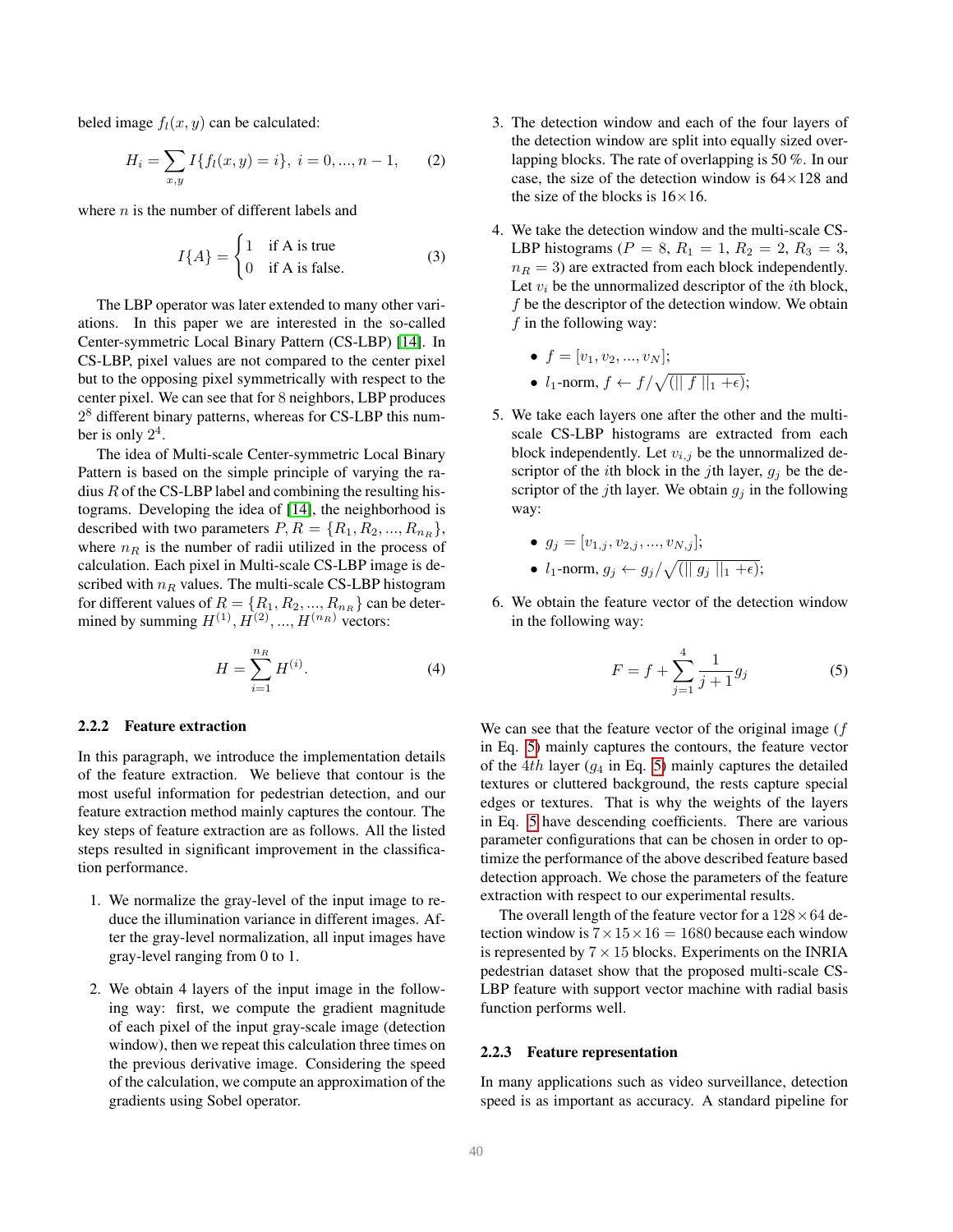performing multi-scale detection is to create a densely sampled image pyramid then the detection system scans all images of the pyramid to detect a pedestrian. In order to accelerate the scanning process, we define a feature pyramid using a standard image pyramid.

We obtain the four layers of an image of the standard pyramid as described in the previous subsection. The Multiscale CS-LBP operator ( $P = 8$ ,  $R_1 = 1$ ,  $R_2 = 2$ ,  $R_3 = 3$ ,  $n_R = 3$ ) is applied to the image and its four layers. In this way we correspond five values to each pixel of the image. An image of the standard pyramid can be substituted by an  $(W - 2 \cdot R_3) \times (H - 2 \cdot R_3) \times 5$  array where W stands for the width of the image and  $H$  is the height of the image. Using the feature pyramid derived from a standard image pyramid, the time of the feature extraction and thereby the scanning process can be reduced.

### 2.3. Tracking

The next phase of our method is to register the results of the different pedestrian detectors on each cameras. Because of the overlapping of the different image planes a single object can be detected on multiple cameras. Hence if we project all the detected objects from all the cameras onto the top-view image there might be multiple points belonging to the same object if it is detected on multiple image planes (this time we use the foot nodes of the objects). The distance of the corresponding point pairs on the top-view image is a function of the accuracy of the detecors in use. The more accurate the output of the detectors the smaller the distance between the corresponding point pairs. We set an order between the points of the top-view image by topologically sweeping an arrangement. Sweeping a vertex set in the Euclidean plane with a straight line is a well-known algorithmic paradigm in computational geometry. Edelsbrunner and Guidas showed [\[7\]](#page-6-4) that if we use a topological line that is not necessarily straight we can get other advantages. They showed that an arrangement of  $n$  lines can be swept over  $O(n^2)$  time and  $O(n)$  space by such a line. Furthermore during this process each element (i.e. vertex, edge or region) is visited once in a consistent ordering. We use this ordering in our method as well. Hence we can register the corresponding points from different views by using this ordering and a radius set by the user. This radius defines a region around each node in the top-view image. This region is the only area where we search for corresponding points from different views. After this step we have exactly one top-view image point belonging to a single object. We can increase the efficiency of the algorithm if we choose a double sweep in two different (possibly orthogonal) directions in two dimensions.

The next step is to assign these registered top-view objects with the previously stored and later updated objects in the system and refresh our knowledge. Because of the continuous processing the amount of the objects stored in the system is not equal with the amount of the top-view objects of the following state. For example an object might leave or enter the scene in the next state. Hence the position of the objects might change because they are allowed to move. So if the user set the radius correctly our algorithm will efficiently handle this case. Then let us given a matrix A where the indices of the columns of the matrix are assigned to the objects stored in the system and the indices of the rows of the matrix are assigned to the objects currently present on the scene. The values in  $a_{ij}$  are distances between the (possibly) new object i and the stored object j. If there is a threshold on the value of  $a_{ij}$ , it can't be larger than the radius. Hence if it is too large then we set the value of  $a_{ij}$ to the value of the radius. We try to find exactly one cell from each row and column of the matrix such as the sum of the values of these cells is minimal. To find a solution like this we applied the famous Hungarian method of Harold W. Kuhn [\[19\]](#page-7-17).

If there are more stored objects in the system than the number of incoming objects then our matrix has more columns than rows. In this case we have to insert extra rows into the matrix because we need a square matrix. We have to insert extra columns into our matrix if there are more incoming objects than stored ones of course. The value of the cells of these extra rows or columns is the fixed radius.

It is not trivial how to choose a minimal number of rows and columns in a matrix to cover all the zero values in the matrix. But in a graph theoretical point of view this problem can be well approximated. We define a bipartite graph  $G =$  $(C, R; E)$  on the matrix. The vertices of the set C belong to the columns of the matrix and and the set  $R$  is for the rows of the matrix. Connect the vertices  $c_i \in C$  and  $r_j \in R$ with an edge if  $a_{ij} = 0$  in the matrix A. In this bipartite graph we determine a maximum matching. By a theorem of Dénes König [\[23\]](#page-7-18) the size of this matching is equal to the minimal number of cover nodes in this graph:

**Theorem 1** (König). [\[23\]](#page-7-18) Let A be an  $m \times n$  0–1 matrix. *Then the term rank of* A *equals the minimum number of lines required to cover all zeroes in* A*.*

In this maximum matching each edge belongs to exactly one row and one column. We have to decide if we need the column or the row in our covering of the zero elements. Our method search for the minimal number of rows and columns to cover all the zero elements in the matrix.

If we apply the algortihmic proof of the König theorem to find a maximum matching in this graph we can find minimum covering vertex set as well. The proof of this state-ment can be found in the monograph of András Frank [\[11\]](#page-7-19) with the proof of König's theorem as well.

We store the history of different image points for the registered objects. Hence the positions can be set more accu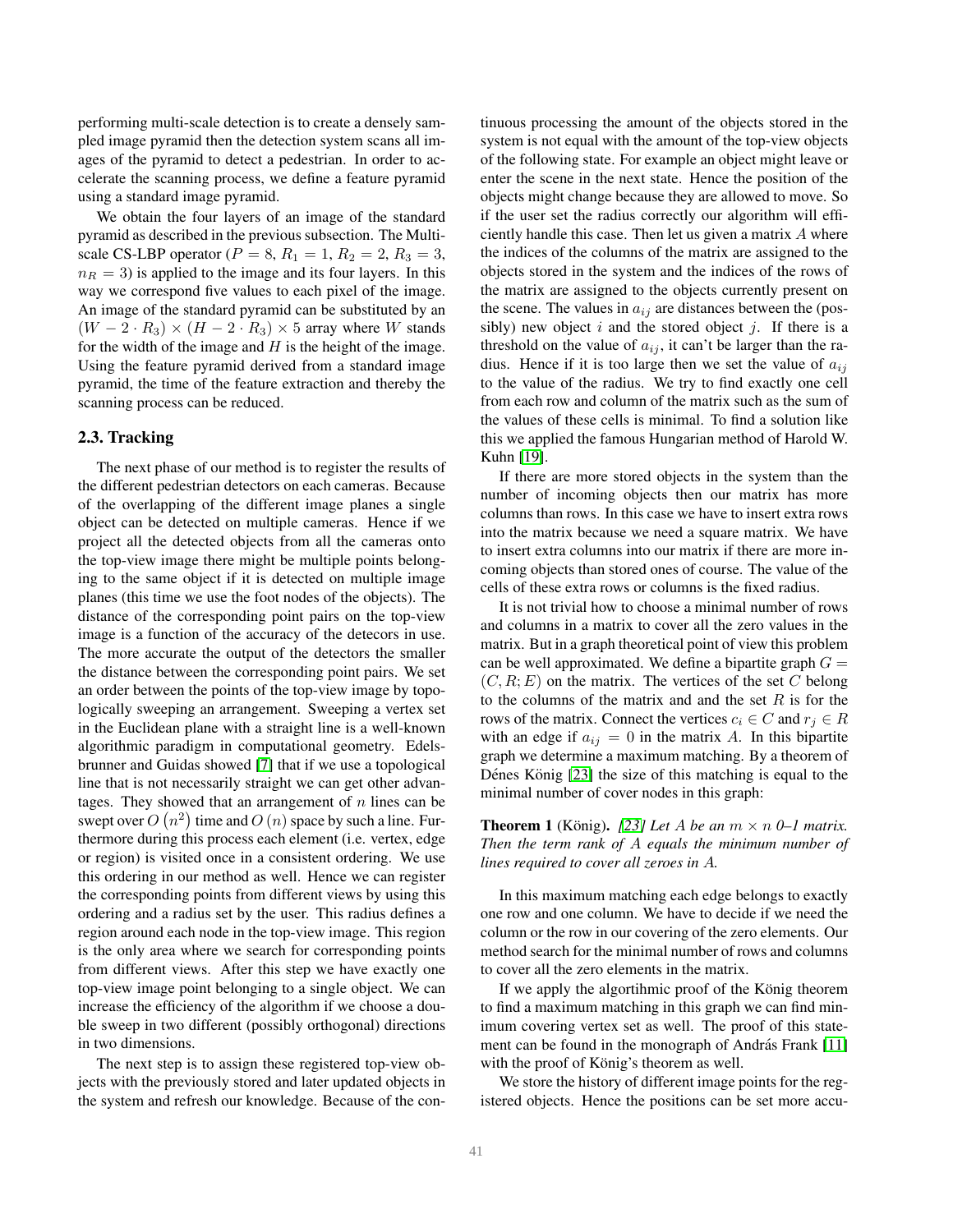rate for example by the Kalman filter. If the object is behind an obstacle and we do not have enough information about its position then we can approximate it.

# 3. Experimental results: detection and tracking

In the experimental section we evaluated two main parts of the proposed system that have comparable numerical results:

- 1. the efficiency and speed of the pedestrian detection,
- 2. the tracking accuracy by calculating the precision and recall values.

Using test sequences, we analyzed our system. The test sequences include various people moving through the scene with other moving objects including. Pedestrian detection was determined to be a success if the appropriately sized bounding box encapsulated the pedestrian in the scene. All experiments were performed online.

Pedestrian detection: Figure [3](#page-5-0) shows the detection rate versus false positive per-image (FPPI) for the proposed pedestrian detector and seven other detectors. The nine systems we compare include Dalal and Trigg's HOG+SVM system [\[4\]](#page-6-5), Lie et al. HOG+Adaboost system [\[22\]](#page-7-20), Papageorgiou et al. Haar+SVM system [\[28\]](#page-7-21), Monteiro et al. Haar+AdaBoost system [\[26\]](#page-7-22), a HOG+IKSVM system [\[24\]](#page-7-23), a PHOG+HIKSVM system [\[24\]](#page-7-23), LatSvm detector [\[8\]](#page-6-6), Chn-Ftrs [\[5\]](#page-6-7) and our proposed system (Multi-scale CS-LBP + SVM). From the results we can see that our method has a powerful and discriminative feature that is superior to others. It could reduce the false detections significantly.



<span id="page-5-0"></span>Figure 3. Detection rate versus false positive per-image (FPPI) curves for pedestrian detectors.  $4 \times 4$  is the step size and 1.09 is the scale factor of the sliding-window detection.

The speed comparison of the seven systems is presented in Table [1.](#page-5-1) We measured the speed at  $640 \times 480$  resolution and the accuracy at 1 FPPI (false positive per image).

Table 1. Speed comparison of several pedestrian detection systems. The resolution is  $640 \times 480$ .

<span id="page-5-1"></span>

| Method                  | Speed                 |  |
|-------------------------|-----------------------|--|
| Haar+SVM [28]           | $\overline{56.7}$ fps |  |
| Haar+AdaBoost [26]      | 70.1 fps              |  |
| PHOG+HIKSVM [24]        | $2.1$ fps             |  |
| HOG+IKSVM [24]          | $2.55$ fps            |  |
| HOG+Adaboost [22]       | 22.3 fps              |  |
| HOG+SVM [4]             | 2.45 fps              |  |
| LatSvm $[8]$            | $0.78$ fps            |  |
| ChnFtrs [5] (no infra)  | 88.7 fps              |  |
| ours (optical or infra) | 38.1 fps              |  |

As we mentioned, the test environment contains optical and infrared cameras too. That is why the pedestrian detection system have to work well on thermal images. Our presented feature extraction method captures mainly gradient and edge information, some texture and scale information. This properties enable to the whole system the sufficient performance both on RGB and thermal images. Some of the other state-of-the-art methods listed in Table [1](#page-5-1) were not able to give appropriate performance on thermal images [e.g. Dollar], while they slightly outperforms our method in accuracy for visible color channels.

Tracking: We could not find similar cases in the literature with wide-baseline infra/optical multiview *uncalibrated* arrangement. However, to evaluate our method's efficiency we compared it to mostly state-of-the-art tracking methods in *calibrated* multiview cameras. We compared our system to six other methods referred to as POM [\[10\]](#page-7-24), 3DMPP [\[34\]](#page-7-8), M2 tracker [\[25\]](#page-7-25), Tensor Voting tracker [\[15\]](#page-7-26), Relaxation tracker [\[21\]](#page-7-27) and ParFit [\[18\]](#page-7-9). Table [2](#page-6-8) shows the results of the other algorithms and the results of our system in the last row. As it can be found in Table [2,](#page-6-8) our system's efficiency is not far from that of the best calibrated systems. We evaluated our system in an *outdoor, real environment* (see Figure [5\)](#page-6-9) while the other systems were tested in *indoor environment*. The top-view image of our measurement arrangement can be seen in Figure [5.](#page-6-9) The error of center location of target is calculated for every frame as

$$
e_c = ||\mathbf{K}_t - \mathbf{K}_{groundtrue}||, \tag{6}
$$

where  $\mathbf{K}_t$  is the target location at the tth frame, and  ${\bf K}_{ground true}$  stands for the groundtrue location. If the target's center location error is greater than 0.25 m in a frame, we say that the tracker fails [\[18\]](#page-7-9), [\[34\]](#page-7-8). Using the temporal sequence of center location error, we are able to determine the ROC curve of the system. The ROC curve of the proposed system can be seen in Figure [4.](#page-6-10)

Figure [6](#page-6-11) and Figure [7](#page-6-12) show some tracking results. In Figure [6](#page-6-11) four consecutive frames of three different cameras (two RGB and one thermal) can be seen. These three cameras form in this case an uncalibrated camera network.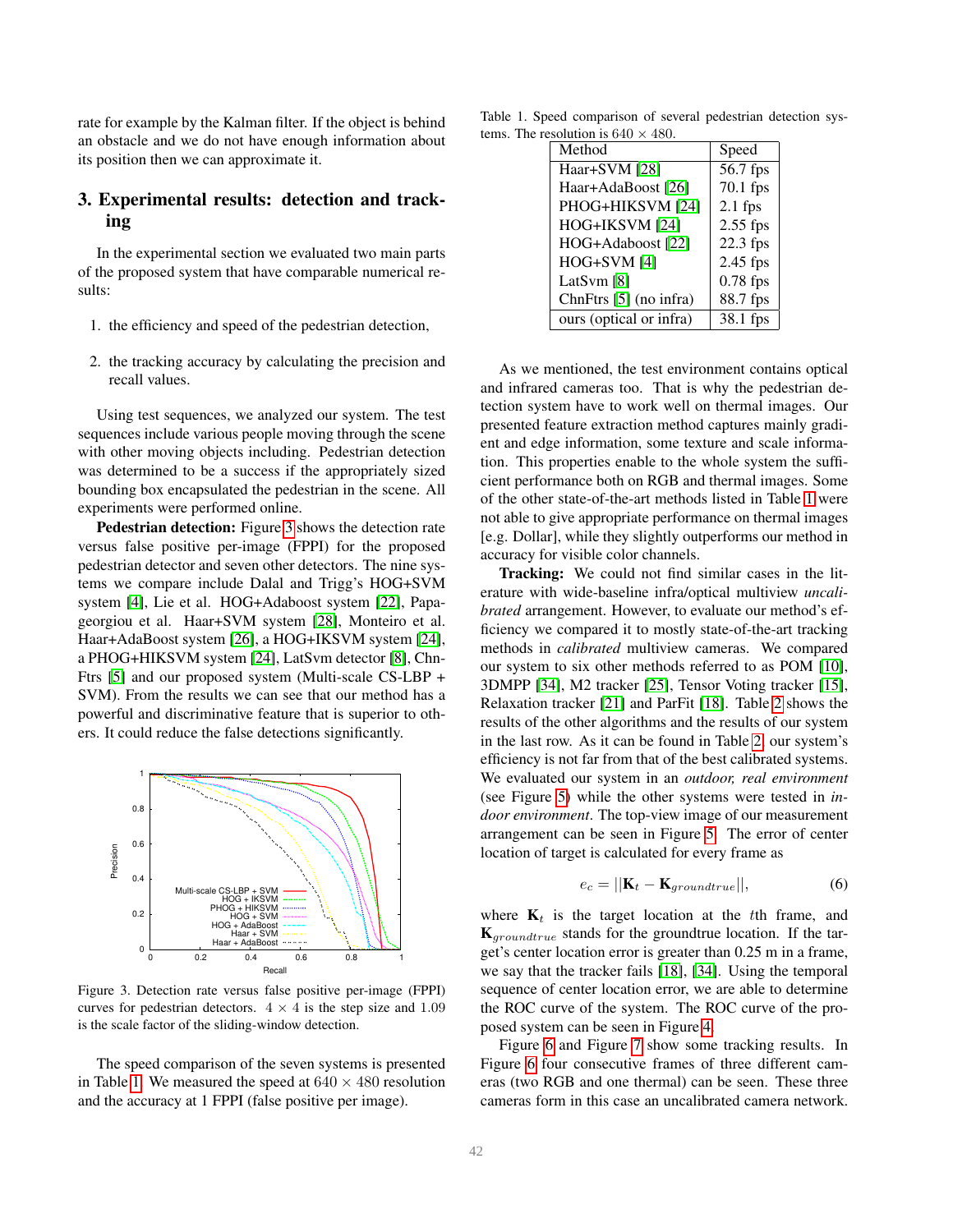<span id="page-6-8"></span>Table 2. Precision/recall values for tracking comparing our uncalibrated method to the state-of-the-art well-calibrated and uncalibrated methods.

|                                          | Precision | Recall    |
|------------------------------------------|-----------|-----------|
| POM (calibrated) [10]                    | $87.2\%$  | 95.56 %   |
| 3DMPP (calibrated) [34]                  | 97.5%     | 95.5%     |
| ParFit (calibrated) [18]                 | 90.66%    | 95.61%    |
| M <sub>2</sub> tracker (calibrated) [25] | 83.9%     | 90.4%     |
| Tensor Voting (uncalibrated) [15]        | 77.6%     | $80.2 \%$ |
| Relaxation (calibrated) [21]             | 70.1%     | 72.3%     |
| ours (uncalibrated)                      | $84.3\%$  | 95.13%    |



<span id="page-6-10"></span>Figure 4. ROC curve of tracking measured in function of detection threshold.



Figure 5. The test environment of our measurement.

<span id="page-6-9"></span>Figure [7](#page-6-12) shows the determined tracjectory of the walking pedestrians and the projected views.



Figure 6. Frames of three different cameras and the detection results (the third camera was an infra one).

# <span id="page-6-11"></span>4. Conclusion and Outlook

In this paper we presented a novel algorithmic framework for real-time detecting and tracking pedestrians in a



Figure 7. Some tracking results in a test sequence.

<span id="page-6-12"></span>multi-camera network. This framework is able to register the images of different cameras using co-motion statistics. The framework was also used to train pedestrian detector for real scenes. Using the results of the registration and the pedestrian detector, we design a real-time tracking method based on König's theorem and the Hungarian method that performs well in multi-view, outdoor environment with uncalibrated cameras. The evaluation demonstrates we achieve high accuracy if the common field of view of two neighboring cameras is about 30%. Our experiments also demonstrate that the pedestrian detector can provide robust input for a tracking framework and it is able to work on different modalities.

### Acknowledgments

This work has been supported by the EU FP7 Programme (FP7-SEC-2011-1) No. 285320 (PROACTIVE project). The research was also partially supported by the Hungarian Scientific Research Fund (No. OTKA 106374).

# **References**

- <span id="page-6-2"></span>[1] D. G. Bailey. A new approach to lens distortion correction. *Proceedings Image and Vision Computing New Zealand 2002*, pages 59–64, 2002.
- <span id="page-6-0"></span>[2] Q. Cai and J. Aggarwal. Tracking human motion using multiple cameras. In *ICPR*, volume 3, pages 68–68. IEEE, 1996.
- <span id="page-6-1"></span>[3] D. Chrysostomou, G. C. Sirakoulis, and A. Gasteratos. A bio-inspired multi-camera system for dynamic crowd analysis. *Pattern Recognition Letters*, 44:141–151, 2014.
- <span id="page-6-5"></span>[4] N. Dalal and B. Triggs. Histograms of oriented gradients for human detection. In *CVPR*, pages 886–893, 2005.
- <span id="page-6-7"></span>[5] P. Dollár, S. Belongie, and P. Perona. The fastest pedestrian detector in the west. In *BMVC*, volume 2, page 7. Citeseer, 2010.
- <span id="page-6-3"></span>[6] P. Dollár, C. Wojek, B. Schiele, and P. Perona. Pedestrian detection: A benchmark. In *Computer Vision and Pattern Recognition, 2009. CVPR 2009. IEEE Conference on*, pages 304–311. IEEE, 2009.
- <span id="page-6-4"></span>[7] E. Edelsbrunner and L. J. Guidas. Topologically sweeping an arrangement. In *ACM Symposium on Theory of computing*, pages 389–403, 1986.
- <span id="page-6-6"></span>[8] P. F. Felzenszwalb, R. B. Girshick, D. McAllester, and D. Ramanan. Object detection with discriminatively trained partbased models. *Pattern Analysis and Machine Intelligence, IEEE Transactions on*, 32(9):1627–1645, 2010.